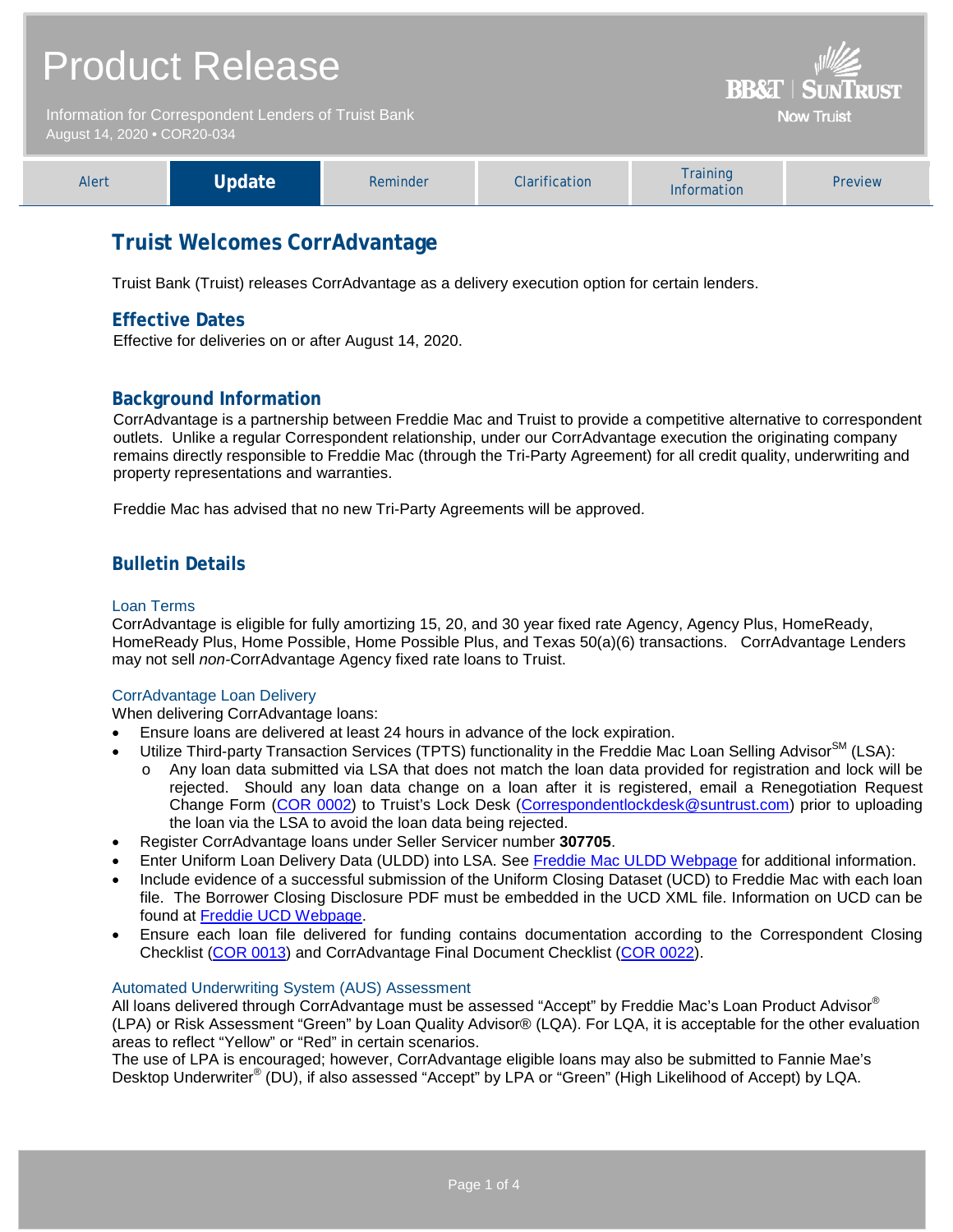Information for Correspondent Lenders of Truist Bank August 14, 2020 **•** COR20-034



## Bulletin Details, continued

#### Loans Submitted through LPA

When LPA is the AUS used to make the underwriting decision, the following applies:

- Loans must receive an "Accept" LPA assessment. A further assessment thru LQA is not required.
- LPA must not contain any purchase restriction(s).
- Loans must be eligible for sale to Freddie Mac under the terms of the Freddie Mac Seller/Servicer Guide.

#### Loans Submitted Through DU

When DU is the AUS used to make the underwriting decision, the following applies:

- Loans must receive an "Approve/Eligible" DU assessment.
- All loans must also receive an "Accept" assessment by LPA or "Green" by LQA.
- The first submission to LPA or LQA may be after the note date, but no later than 120 days after the note date or effective date of permanent financing.
- Loans must be processed, underwritten and documented in accordance with Fannie Mae DU requirements relating to credit and collateral underwriting. For all other matters, follow Freddie Mac guidelines where more restrictive. A less restrictive Freddie Mac term may be utilized on a DU loan.
- A full interior and exterior appraisal is required unless DU provides an appraisal waiver and the last submission to LPA (ACE) or LQA (CY1010 message) also indicates that the loan file is eligible for an appraisal waiver.
- Each Mortgage secured by a condominium unit that is in a condominium project that complies with the Fannie Mae Project Standards is eligible for purchase, provided the Lender performs a full project review for projects where the total number of units owned by one individual or single entity is greater than 20% but less than 49%.

#### Enhancements and Highlights

- With the migration of CorrAdvantage to Truist's LendingSpace origination system:
	- o The following items are eligible to follow Fannie Mae terms under Flex Waiver versus the more restrictive of Fannie Mae or Freddie Mac guidelines:
		- **Multiple Financed Properties,**
		- **Leasehold estates,**
		- Resale Restricted units,
		- PUDs,
		- DU Non-Traditional Credit (not allowing no score at this time), and
		- **Excrow Holdback.**
	- o New York transactions are eligible with pay history.
	- o New process for CRA pricing.

**Note:** Truist will no longer notify Correspondents quarterly of all paid in full loans.

#### Community Reinvestment Act (CRA) Incentive

- Loan eligibility for CRA Incentive is limited to Truist Bank's Community Reinvestment Act (CRA) assessment areas. It is also based on the subject property being located in a low-or-moderate income census tract or the borrower's income being equal to or lower than Truist's maximum allowable income level for the property county.
- Truist's assessment areas are not located in all areas of the states.
- To determine if your loan qualifies for the incentive(s), take the following steps:

| <b>Step</b>  | <b>Action</b>                                                                                |
|--------------|----------------------------------------------------------------------------------------------|
|              | Go to www.suntrustgeocoder.com                                                               |
| $\mathbf{2}$ | Enter Password: CORRES                                                                       |
| 3.           | Input your borrower's annual income and property address                                     |
| -4.          | You will receive either a "Qualified" or "not-Qualified" value                               |
| 5.           | Complete the CRA Census Tract Verification Form (COR 0560A), if required.                    |
|              | Email completed form to SunTrust.Corr.CRA@suntrust.com within 48 hours of loan being locked. |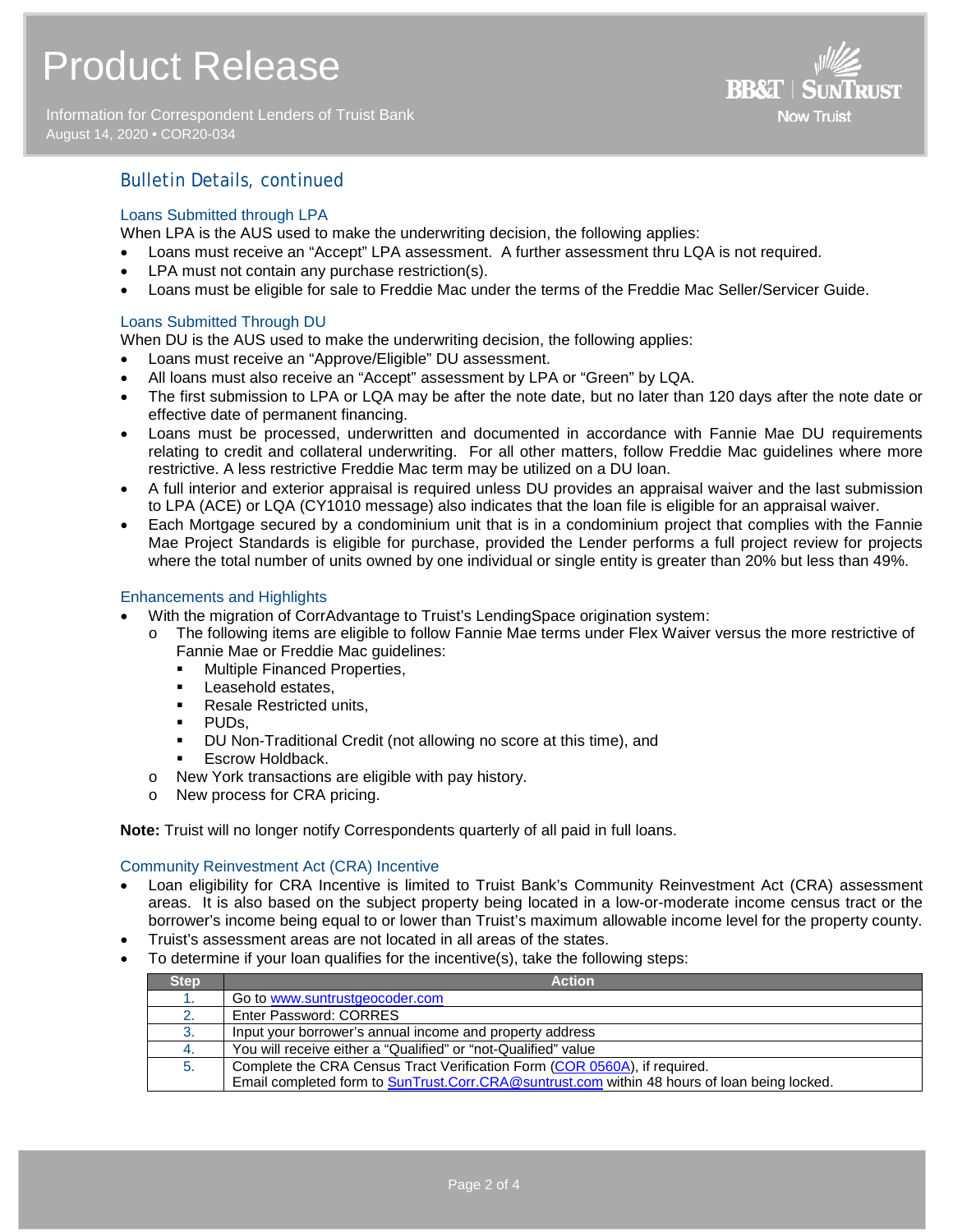# Product Release

Information for Correspondent Lenders of Truist Bank August 14, 2020 **•** COR20-034



## Bulletin Details, continued

| <b>CorrAdvantage Restrictions</b>                                                                                                                                                                                                                                                                                                                                                                                                                                                                                                                                                                                                                                                                                                                                                                                                                                                                                                                                                                    |                                                                                                                                                                                                                                                                                                                                                                                                                                                                                                                                                                                                                                                                                                                                                                                                                                                                                                                                                                                                                                                                                                                                                                                                                                                                                                                                                                                                                                                                                                                                                                                                                                                                                                                                                                                                                                                                                                                                                                                                                      |  |  |  |
|------------------------------------------------------------------------------------------------------------------------------------------------------------------------------------------------------------------------------------------------------------------------------------------------------------------------------------------------------------------------------------------------------------------------------------------------------------------------------------------------------------------------------------------------------------------------------------------------------------------------------------------------------------------------------------------------------------------------------------------------------------------------------------------------------------------------------------------------------------------------------------------------------------------------------------------------------------------------------------------------------|----------------------------------------------------------------------------------------------------------------------------------------------------------------------------------------------------------------------------------------------------------------------------------------------------------------------------------------------------------------------------------------------------------------------------------------------------------------------------------------------------------------------------------------------------------------------------------------------------------------------------------------------------------------------------------------------------------------------------------------------------------------------------------------------------------------------------------------------------------------------------------------------------------------------------------------------------------------------------------------------------------------------------------------------------------------------------------------------------------------------------------------------------------------------------------------------------------------------------------------------------------------------------------------------------------------------------------------------------------------------------------------------------------------------------------------------------------------------------------------------------------------------------------------------------------------------------------------------------------------------------------------------------------------------------------------------------------------------------------------------------------------------------------------------------------------------------------------------------------------------------------------------------------------------------------------------------------------------------------------------------------------------|--|--|--|
| The chart below outlines CorrAdvantage restrictions.                                                                                                                                                                                                                                                                                                                                                                                                                                                                                                                                                                                                                                                                                                                                                                                                                                                                                                                                                 |                                                                                                                                                                                                                                                                                                                                                                                                                                                                                                                                                                                                                                                                                                                                                                                                                                                                                                                                                                                                                                                                                                                                                                                                                                                                                                                                                                                                                                                                                                                                                                                                                                                                                                                                                                                                                                                                                                                                                                                                                      |  |  |  |
| <b>Restrictions for LPA Transactions</b>                                                                                                                                                                                                                                                                                                                                                                                                                                                                                                                                                                                                                                                                                                                                                                                                                                                                                                                                                             | <b>Restrictions for DU Transactions</b>                                                                                                                                                                                                                                                                                                                                                                                                                                                                                                                                                                                                                                                                                                                                                                                                                                                                                                                                                                                                                                                                                                                                                                                                                                                                                                                                                                                                                                                                                                                                                                                                                                                                                                                                                                                                                                                                                                                                                                              |  |  |  |
| The following Freddie Mac terms are ineligible:<br>Freddie Mac CHOICERenovation <sup>SM</sup> Mortgages,<br>$\bullet$<br>Freddie GreenCHOICE Mortgages <sup>SM</sup><br>$\bullet$<br>Refinance®<br>Freddie<br>Mac<br>Enhanced<br>Relief<br>$\bullet$<br>Mortgages,<br>Seller Owned Converted or Modified Mortgages,<br>$\bullet$<br>Freddie Mac HomeOne Mortgage <sup>SM</sup> Refinance,<br>$\bullet$<br>Affordable Seconds:<br>$\bullet$<br>When an Affordable Second is treated as a<br>$\Omega$<br>gift in LPA, rather than as secondary<br>financing, the following applies for properties<br>subject to Income-Based Resale restrictions:<br>The source of the Affordable Second may<br>not be a non-profit entity that is also the<br>property seller but is not affiliated with a<br>government agency.<br>Rural Housing Service (RHS) Leveraged Seconds,<br>$\bullet$<br>Home Possible under Texas(50)(a)(6), and<br>$\bullet$<br><b>New Freddie Special Purpose Cash-out.</b><br>$\bullet$ | The following Fannie Mae terms are ineligible:<br>Mortgages secured by Condominium Units that receive a<br>$\bullet$<br>classification of "Guide Ineligible" from Fannie<br>Mae's<br>Condominium Project Manager("CPM"), with an approved<br>Fannie Mae "Project Eligibility Waiver ("PEW") from Fannie<br>Mae's Credit Variance Administration System <sup>M</sup> ("CVAS"),<br>Mortgages originated under Fannie Mae's Waiver titled "Waiver<br>$\bullet$<br>of Project Eligibility Review" for Fannie Mae to Fannie Mae<br>Limited Cash-out Refinances,<br>Mortgages secured by properties owned by a community land<br>$\bullet$<br>trust.<br>Mortgages with shared equity plans,<br>$\bullet$<br>Mortgages using Fannie Mae HomeStyle Energy,<br>$\bullet$<br>Mortgages using Fannie Mae HomeStyle Renovation,<br>$\bullet$<br>Mortgages<br>using<br>Fannie<br>Disaster<br>Related<br>Refinance<br>$\bullet$<br>Flexibilities,<br>Fannie Student Loan Cash-out,<br>$\bullet$<br>Mortgages secured by properties with an overall condition<br>$\bullet$<br>rating of C5 or C6,<br>Mortgages using Fannie 97% option for FTHB or refinance of a<br>$\bullet$<br>Fannie owned loan,<br>Fannie High LTV Refinance,<br>$\bullet$<br>Fannie Mae HomePath flexibilities,<br>$\bullet$<br>HomeReady in combination of Texas 50(a)(6).<br>$\bullet$<br>Subsidizing the sales price on a Community Seconds<br>$\bullet$<br>mortgage,<br>that<br>Terminate<br>Resale<br>Restrictions<br>Automatically:<br>$\bullet$<br>LTV/TLTV/HTLTV ratios that are not based on the lesser of the<br>sale price or appraised value, and<br>Mortgages with Community Seconds made by Native American<br>$\bullet$<br>tribes or instrumentalities are not eligible unless:<br>the Native American Tribe or instrumentality is federally<br>$\Omega$<br>recognized, and<br>is authorized to operate on the tribal land where the<br>$\circ$<br>property is located, or the borrower is an enrolled member<br>of the Native American Tribe. |  |  |  |
| <b>Ineligible Items for All Transactions</b>                                                                                                                                                                                                                                                                                                                                                                                                                                                                                                                                                                                                                                                                                                                                                                                                                                                                                                                                                         |                                                                                                                                                                                                                                                                                                                                                                                                                                                                                                                                                                                                                                                                                                                                                                                                                                                                                                                                                                                                                                                                                                                                                                                                                                                                                                                                                                                                                                                                                                                                                                                                                                                                                                                                                                                                                                                                                                                                                                                                                      |  |  |  |
| Regardless of underwriting Method, the following items are ineligible for CorrAdvantage:<br>$\bullet$                                                                                                                                                                                                                                                                                                                                                                                                                                                                                                                                                                                                                                                                                                                                                                                                                                                                                                |                                                                                                                                                                                                                                                                                                                                                                                                                                                                                                                                                                                                                                                                                                                                                                                                                                                                                                                                                                                                                                                                                                                                                                                                                                                                                                                                                                                                                                                                                                                                                                                                                                                                                                                                                                                                                                                                                                                                                                                                                      |  |  |  |

- o Properties located in Alaska, Hawaii, and US Virgin Islands
	- o Manufactured housing
	- o Land Trusts
	- o Co-ops
	- o Borrowers with no credit score
	- o ITIN
	- o Private Mortgage Insurance (PMI): Declining Renewals
	- o *New* PMI: Fannie Mae Reduced PMI or Freddie Mac Custom PMI Coverage, including with HomeOne
	- o Properties subject to Property Assessed Clean Energy (PACE) unless paid off with new loan<br>
	o Temporary Buydowns
	- o Temporary Buydowns<br>o Lending on Native Ame
	- Lending on Native American Tribal Land that is not held fee simple
	- o Single Close/Construction Conversion
	- o The use of electronic signatures for the following: Security Agreement and Addendums, Right to Cancel, IRS Form W-9, and any notarized documents.
	- o Non-Perm Resident Aliens that do not align with eligible Visa Types. Clic[k here t](http://www.truistsellerguide.com/manual/cor/products/Cr20-034Visa.pdf)o view list of eligible Visa types.
- Click [here](http://www.truistsellerguide.com/manual/cor/products/Cr20-034COVID.pdf) to view Truist overlays resulting from temporary COVID-19 related restrictions that also apply.